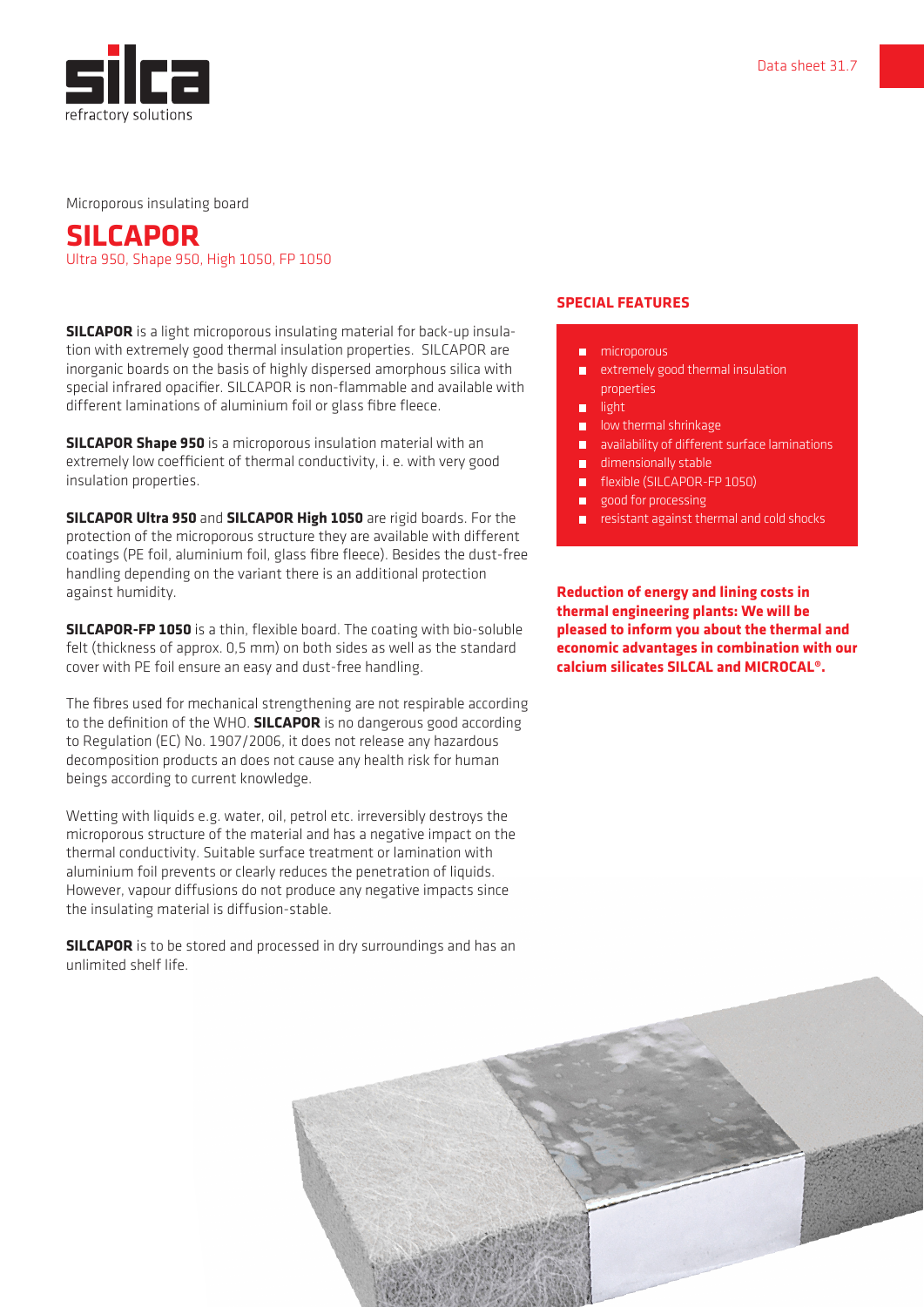## **SILCAPOR** Ultra 950, Shape 950, High 1050, FP 1050

#### **Processing**

The boards can be processed with standard woodworking tools, preferably with cutters with smooth polish. We recommend an adequate dust extraction system. We have our own outstandingly equipped machining workshop. On modern, computer-operated machines we manufacture tailor-made parts according to your specifications.

| <b>Material description</b>                                         | <b>Method</b>            | <b>Unit</b>                                                      |                                                               | <b>SILCAPOR Ultra 950</b>                                                                | <b>SILCAPOR Shape 950</b>                 |  |  |
|---------------------------------------------------------------------|--------------------------|------------------------------------------------------------------|---------------------------------------------------------------|------------------------------------------------------------------------------------------|-------------------------------------------|--|--|
| Upper temperature limit of<br>application                           |                          | $^{\circ}$ C                                                     |                                                               | 950                                                                                      | 950                                       |  |  |
| Colour                                                              |                          |                                                                  |                                                               | grey                                                                                     | white                                     |  |  |
| <b>Bulk density</b>                                                 |                          | kg/m <sup>3</sup>                                                |                                                               | 200-250                                                                                  | 300-350                                   |  |  |
| Flammability properties                                             | <b>DIN EN</b><br>13501-1 |                                                                  |                                                               | A1                                                                                       |                                           |  |  |
| Cold-pressure resistance                                            | ASTM C165                | <b>MPa</b>                                                       |                                                               | 0,417                                                                                    | 0,342                                     |  |  |
| Hot-pressure resistance                                             | ASTM C165                | <b>MPa</b>                                                       | 600 °C                                                        | 0,71                                                                                     | 0,56                                      |  |  |
| Linear shrinkage after 12 h<br>(unilateral temperature loading)     |                          | $\frac{0}{0}$                                                    | 1000 °C                                                       | 0,6                                                                                      | 0,4                                       |  |  |
| Linear shrinkage after 24 h<br>(temperature loading from all sides) |                          | $\frac{0}{0}$                                                    |                                                               | 1,1(900 °C)<br>1,4(950 °C)                                                               | 1,1(950 °C)<br>2,0(1000 °C)               |  |  |
| Thermal conductivity $\lambda$ at t <sub>m</sub>                    | ASTM C177                | W/(m K)                                                          | 23 °C<br>100 °C<br>200 °C<br>400 °C<br>600 °C<br>800 °C       | $\overline{\phantom{0}}$<br>$\overline{\phantom{a}}$<br>0,022<br>0,027<br>0,034<br>0,044 | 0,022<br>0,025<br>0,031<br>0,037<br>0,042 |  |  |
| Typical chemical analysis                                           |                          | $\frac{0}{0}$<br>$\frac{0}{0}$<br>$\frac{0}{0}$<br>$\frac{0}{0}$ | SiO <sub>2</sub><br><b>SiC</b><br>ZrSiO <sub>4</sub><br>other | 80<br>15<br>5                                                                            | 50<br>45<br>5                             |  |  |
| Standard dimensions                                                 |                          | mm                                                               |                                                               | 1.000x650                                                                                |                                           |  |  |
| Standard thicknesses                                                |                          | mm                                                               |                                                               | 10/15/20/25/30/35/40/45/50                                                               |                                           |  |  |
| Further thicknesses and dimensions are available on request.        |                          |                                                                  |                                                               |                                                                                          |                                           |  |  |

The properties indicated are typical values obtained in serial testing and determined by acknowledged test methods. Product specific spreading of results should be taken into account. The indications do not represent guaranteed properties and cannot be used for any warranty claim. Subject to technical modifications.



**SILCA Service- und Vertriebsgesellschaft für Dämmstoffe mbH** Postfach 20 02 65, 40811 Mettmann | Auf dem Hüls 6, 40822 Mettmann Telefon: +49 2104 9727-0 | Fax: +49 2104 76902 | info@silca-online.de | www.silca-online.de